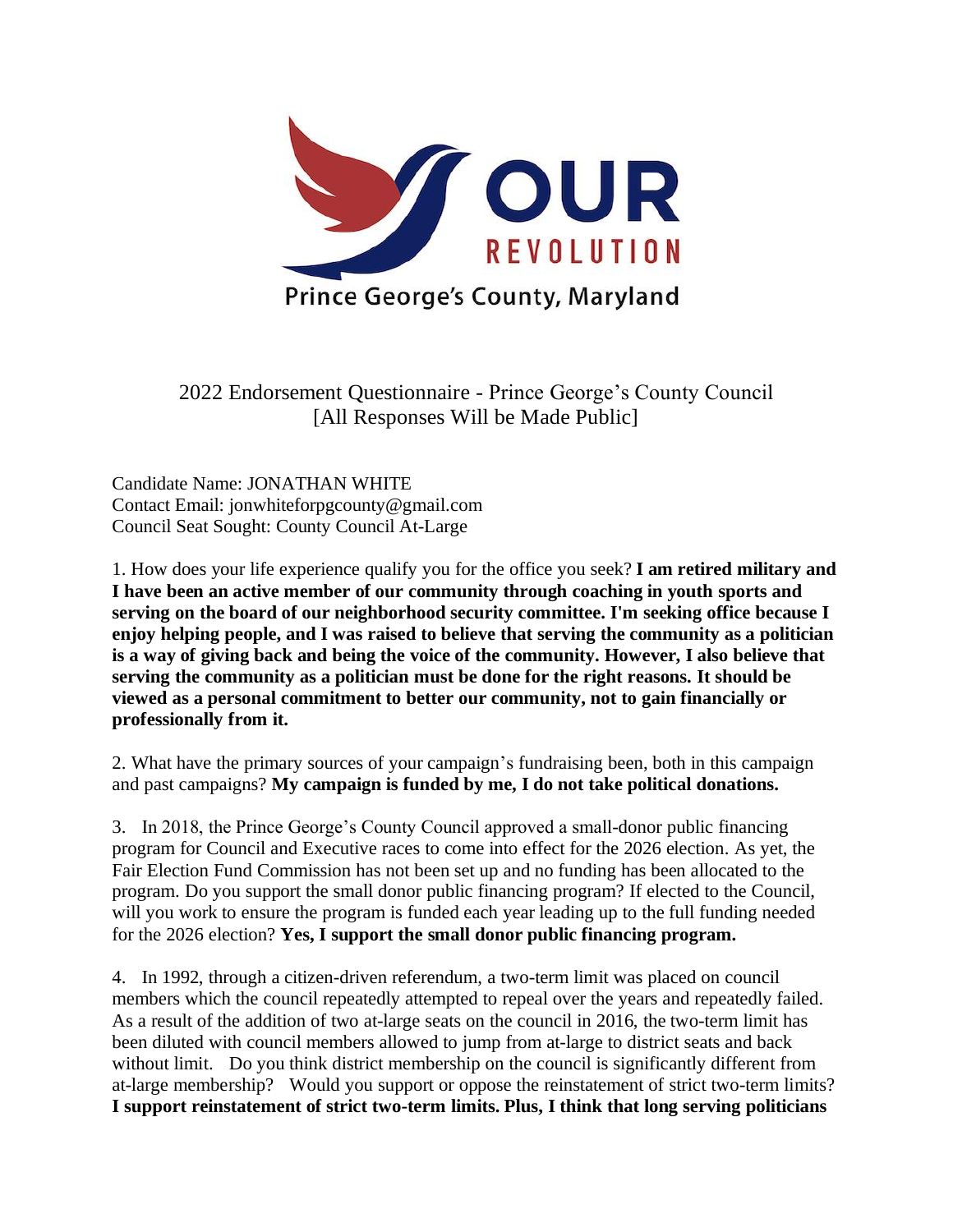**get monotonous and out of touch with the residents after too many years in a position. Plus, it opens too many opportunities to be manipulated to support people and ideas that might not be in the best interest of our county.**

4. What is your position on the Maryland MAGLEV train proposal? **I DO NOT support the Maryland MAGLEV train proposal, this proposal would weaken current Amtrak and MARC service, plus Amtrak has just landed \$2.4 billion in federal funds toward large-scale upgrades along the Northeast Corridor.**

5. There is a great shortage of affordable housing in Prince George's County. What role can the County government have in creating policies that will provide affordable housing for residents at all income levels? How will you engage on this issue? **Ensuring residents are aware of the Emergency Rental Assistance Program.**

6. As part of the Maryland Police Accountability Act of 2021 (HB670-2021), the Maryland General Assembly requires each county to set up a Police Accountability Board (PAB). Prince George's County Council must pass legislation to fulfill this State mandate.

- a. Do you support incorporating the functions of the existing Citizen Complaint Oversight Panel in the PAB? **Yes**
- b. How would you ensure that the composition of the PAB reflects the community?
- c. Do you support a PAB with subpoena powers and paid investigators to effectively review complaints of police misconduct filed by members of the public? **Yes**
- d. Do you support adequate funding to staff the PAB to investigate the number of complaints filed, including budgeting for independent legal counsel? **Yes**

7. The County Council approved a councilmanic district map that was very different from the map created by the independent Redistricting Commission appointed by the council. The map was found illegal by two separate levels of our judicial system. Please share your thoughts on the Council's map, public opposition to the map, and the judicial finding**. I was upset at the gerrymandering attempt by a few of the councilmen and this is WHY Prince George's County needs change.**

8. The County has a massive backlog in school maintenance, renovation, replacement, and expansion, which former Board Chair and education stalwart, Dr. Alvin Thornton, has attributed in large part to 20 years of historical racial discrimination towards Prince George's students.

**a.** The County's solution to part of this problem has been to engage in a Public-Private Partnership for the construction and maintenance of six middle schools - the first county in the entire country to engage in a P3 for school construction. Do you think that using private capital with significantly higher interest rates that places the burden on Prince George's taxpayers is a viable model to address historical racial discrimination or should the State make Prince George's schools whole through State funding? **I am not a fan of the use of the public-private partnership (P3) to bundle design, financing, construction, and maintenance of a group of schools. Five middle schools and one K-8 school are being built, and the maintenance contract will last 30 years. The total cost to the school district is \$1.23 billion, but the district hasn't spent a dime and**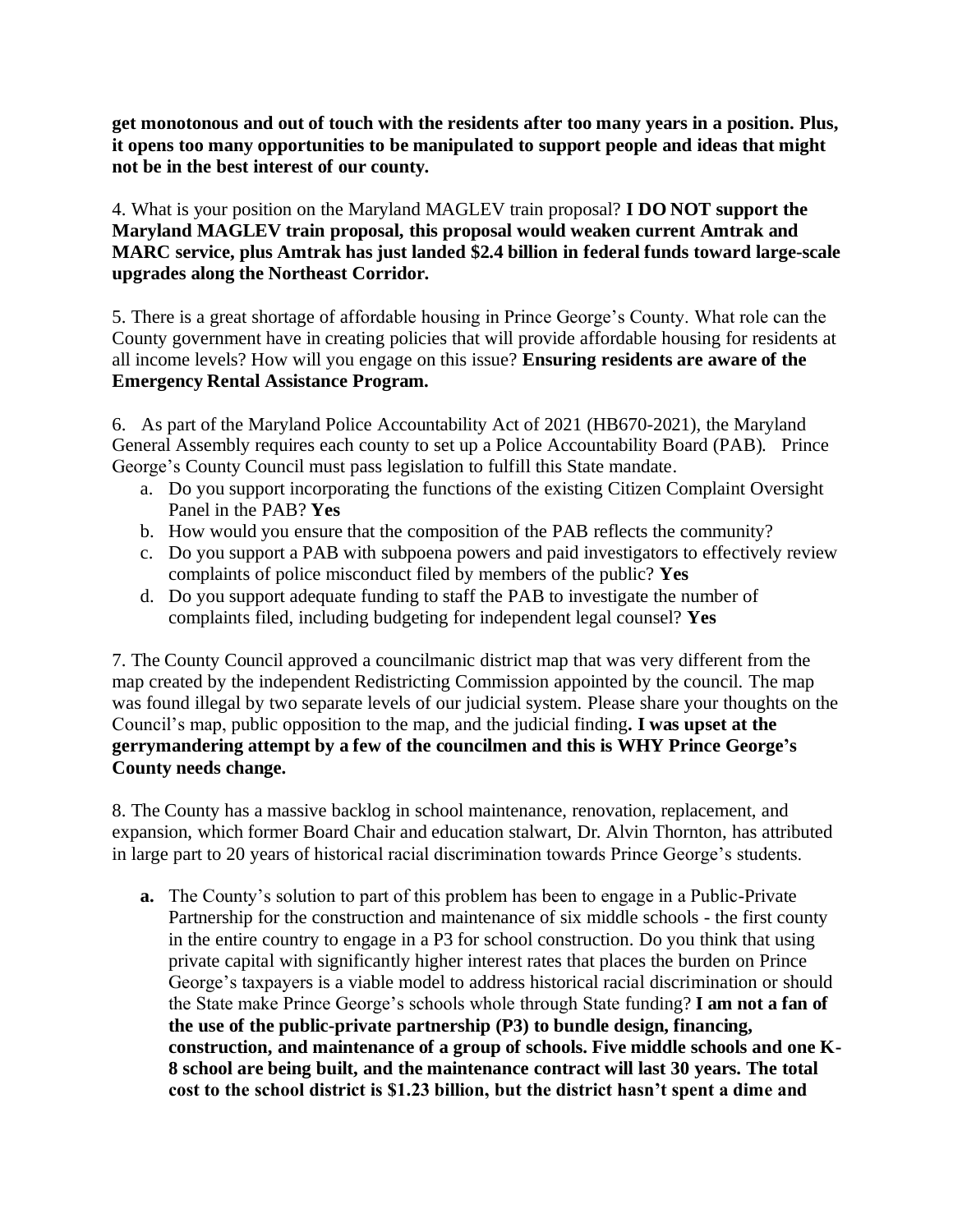**won't until the schools are fully constructed and ready for students under the district's exact specifications. Based on the contract, we know the private partner agreed to a design-build price of about \$453 million for six schools. That is \$75.5 million per school. The national median cost to build an elementary and middle school combined is \$42.8 million. PGCPS is expecting to pay \$741 million over 30 years for maintenance services for 6 schools. That's a lot of money.**

- b. What is the solution to fixing the huge remaining backlog in school maintenance, renovation, replacement, and expansion? **First, we must prioritize needed improvements, manage construction, and measure success of those projects. Next, we must reduce energy and operational costs by 20-30% and reinvest those savings to substantially improve school facilities.**
- c. What actions do you think the County should take to ensure that school capacity matches current and future demand? **We must make developers pay for school growth, a school impact fee. A charge per square foot on residential and commercial construction within a school district. These fees, charged both to developers of new properties and to property owners who remodel, are based on the premise that new construction will lead to additional students. Individual school districts decide whether to levy the fees and at what rate up to the maximum allowed by law. The maximum, adjusted for inflation every two years, is higher for residential than for commercial construction. Districts are required to substantiate the financial impact of new development and show that they have used the revenues to address that impact. Proceeds may be used for building or renovating schools and for portable classroom**

9. Should the Prince George's School Board be restored to a fully elected body? Why or why not? **A fully elected body is the best solution.**

10. Through legislation and through zoning and land use decisions, the Council plays a decisive role in county planning, and that planning drives transportation demand, demand for services and facilities, environmental and public health impacts, greenhouse gas emissions, and many other impacts. The Zoning Ordinance Rewrite eliminates the requirement that developers file Conceptual Site Plans (CSPSs) for certain kinds of projects. CSPs provide critical opportunities for public review and comment on land use proposals early in the development process. Will you commit to working to restore the requirement for CSPs as soon as possible? **Yes.**

11. The County Council often uses Zoning Text Amendment bills to rewrite the Zoning Ordinance on the fly and to help developers advance certain projects without going through the normal public review process. ZTAs weaken the Zoning Ordinance and undermine the public's right to know and to have a meaningful say on development proposals. Will you commit to working to end or severely curtail the use of ZTAs and to ensuring that:

- a. Any ZTA bill filed includes a list and map of all of the potentially affected properties, as well as analysis of the potential impacts on communities, the environment, agricultural lands, and demand on public services and facilities? **Yes**
- b. For each potentially affected property, the Council notifies all adjoining property owners, local community associations and watershed organizations, and local municipalities, by